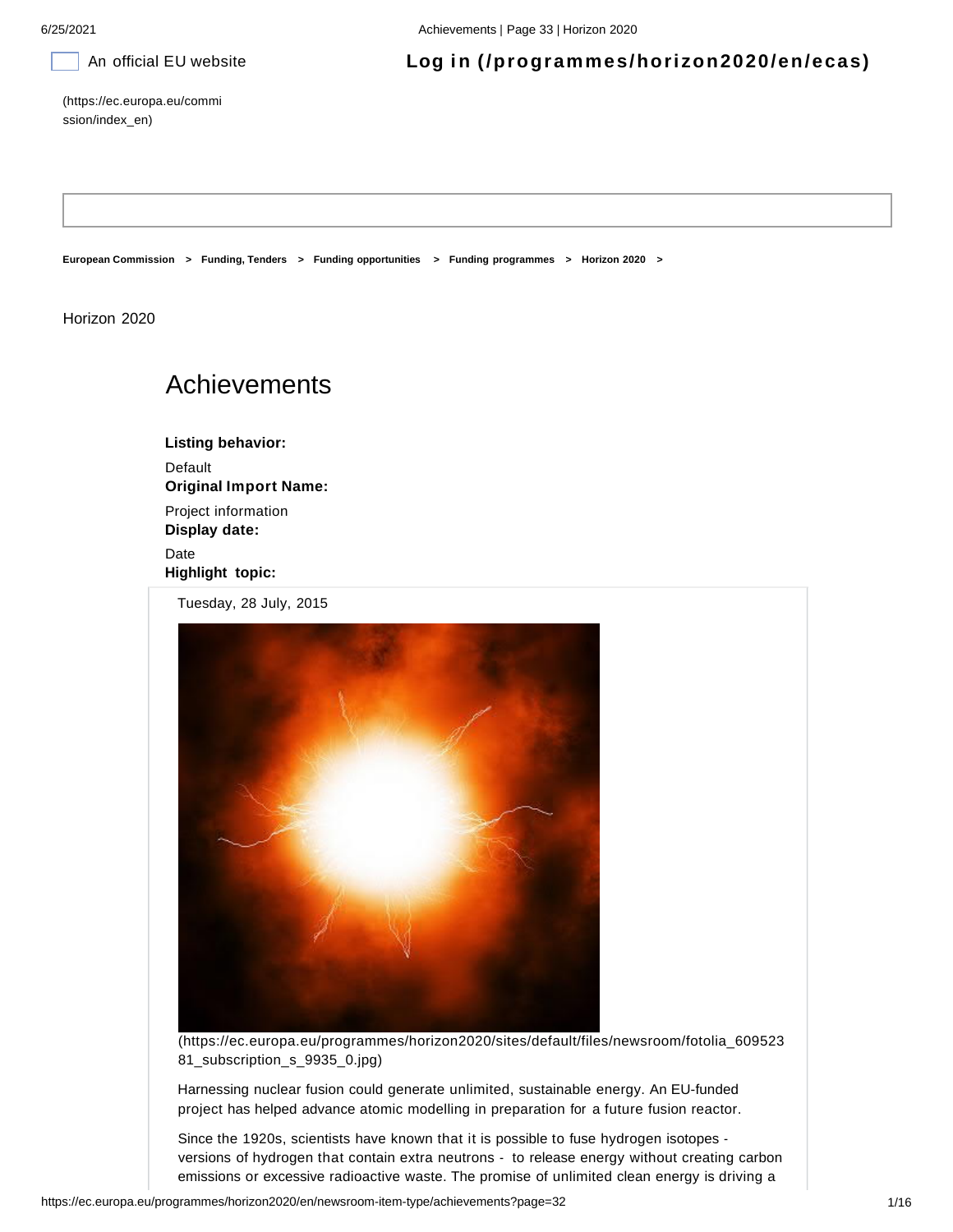An official El9<sup>L</sup> J§it <sup>omrTierC</sup>'a' '<sup>Via t)le</sup> f<sup>usion</sup> reactors that could meet the world's growing demand for<br>Secure, safe energy.

The ADAS-EU (http://www.adas-fusion.eu/) project has helped researchers to model and measure the radiating properties of atoms and ions in plasmas - extremely hot gases in which electrons are detached from their parent atoms to form ions - used for fusion. These models are essential to developing one particular type of plant, a magnetically confined fusion plasma reactor, currently being built in France within an international 30-year project, ITER.

In this type of reactor, atoms in hydrogen plasma within a magnetic field are accelerated to very high speeds so that they can collide and fuse with each other. The plasma will have to be 10 times hotter than the Sun for fusion to occur. This process releases energy that can be harnessed to generate electricity. Models from ADAS-EUare helping scientists learn how to contain the plasma, heat it and control the energy it produces.

Ultimately, ITER will produce the same amount of power as a gas-fired power station (500 MW), albeit for only a few minutes. This would prove that fusion could be a commercially viable source of energy. Actual electricity generation for continuous periods will then be realised at the next stage in the quest for commercial fusion - DEMO- the demonstration fusion power plant.

Project coordinator Hugh Summers of the University of Strathclyde in the United Kingdom says: "Researchers are trying to make plasma hot enough for long enough, and with other conditions right, for hydrogen fusion to occur." Accurate models that predict atomic processes amongst the different parts that make up the plasma are therefore crucial in developing a large-scale reactor such as ITER, he explains.

### **Project achievements**

ADAS-EUwas an extension of ADAS(the Atomic Data and Analysis Structure) - an initiative supported by European, US and other international laboratories, universities and the EU to link theoretical and experimental atomic physics in fusion research.

The four-year project worked on six themes relevant to ITER: heavy element spectroscopy, medium-weight elements, charge exchange spectroscopy, neutral beam stopping/emission, diatomic spectra and collisional-radiative models.

It supported improvements to atomic physics models around Europe by placing specialist staff in laboratories, developing training courses on ADAS modelling and data techniques and publishing data on public websites.

These improved models incorporated new atomic fusion information and modelled heavier elements than had been done previously. The project also helped manage databases of atomic data and promoted key atomic data calculation and measurement methods.

In particular, the EU-funded project helped researchers understand a number of factors influencing hydrogen atoms' behaviour in high-temperature reactors.

One was the impact of tungsten contamination. Used for the divertor, a reactor part subject to enormous heat that removes waste particles and heat from the plasma, this very hard, brittle heavy metal can release particles when plasma touches it.

A second was X-ray forbidden emissions, found in high-temperature conditions where the usual rules of atomic transitions are 'broken'. "We discovered that these carry a lot of the power of the total atomic emission," states Summers. "It helps us know what to look for to check that emissions are occurring as expected."

Sharing its new knowledge, ADAS-EUalso created the OPEN-ADASwebsite, putting ADAS data and the work from ADAS-EUin the public domain. This has become one of the primary sources in the world for information about how atoms radiate and on interpreting spectra in plasma, says Summers.

### **International effort**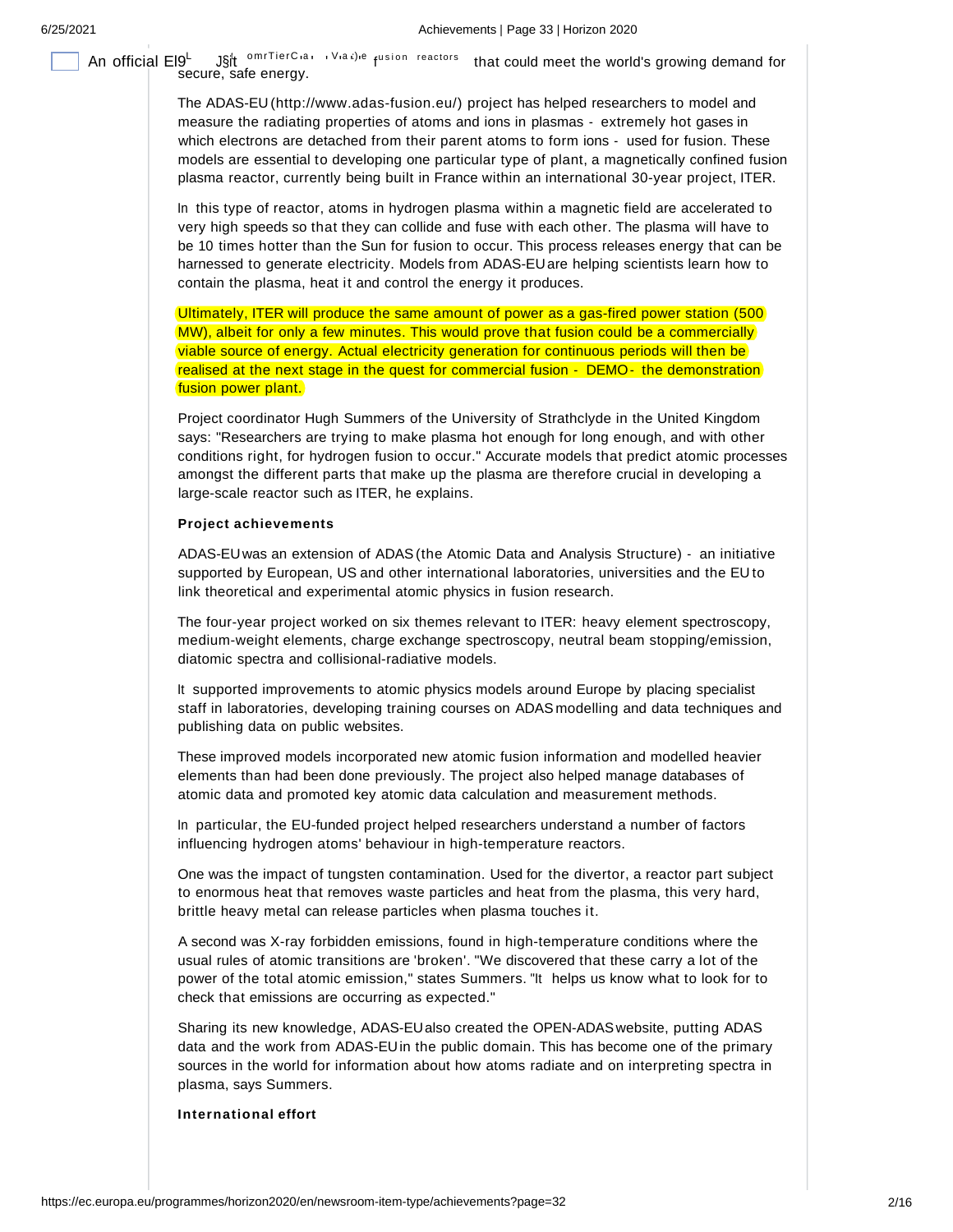An official EU WebSing in With the International Latomic Energy Agency and Euratom-associated<br>| laboratories was important for the project's achievements. "From its beginnings in the 1950s, European fusion energy research has always been a coordinated programme - it is very complex and investment-intensive," says Summers.

> He adds that expert European university groups that contributed special knowledge to the ADAS-EUthemes are now collaborating in further research into fusion power generation.

The project achieved all its objectives, he adds, "leaving the ongoing ADAS Project in excellent health, very heavily used, fully engaged with ITER, and with world-leading data and outstanding fusion modelling and analysis capabilities."

**See also:**

CORDIS (http://cordis.europa.eu/project/rcn/89352\_en.html)

**Project: ADAS** for Fusion in Europe

**Project Acronym:** ADAS-EU

Friday, 24 July, 2015



(https://ec.europa.eu/programmes/horizon2020/sites/default/files/newsroom/fotolia\_729793 34\_subscription\_s\_9929.jpg)

Increased cross-border experiences are driving Europeanisation, particularly among those with a lower level of education, say EU-funded researchers. From having a friend in another European country to online shopping, people around the continent are developing a European mindset. This, in turn, means greater European integration.

The EUCROSS(http://www.eucross.eu/cms)project mapped Europeans' cross-national experiences and sought to measure 'transnationalism'. While this term is often used in reference to migrants, "the European project is making everyone transnational to some extent," says project coordinator Ettore Recchi, based at Italy's University of Chieti-Pescara during EUCROSS.

The project was designed to find out whether these experiences contribute to a European identity, "a 'we' feeling". If people identify themselves with Europe, this makes for a more unified, integrated Europe rather than a sum of different nations and nationalities following national interests as a primary goal, Recchi explains.

EUCROSSassessed identification with Europe, support for the EU, solidarity with other Europeans and cosmopolitanism.

**Talking transnationalism**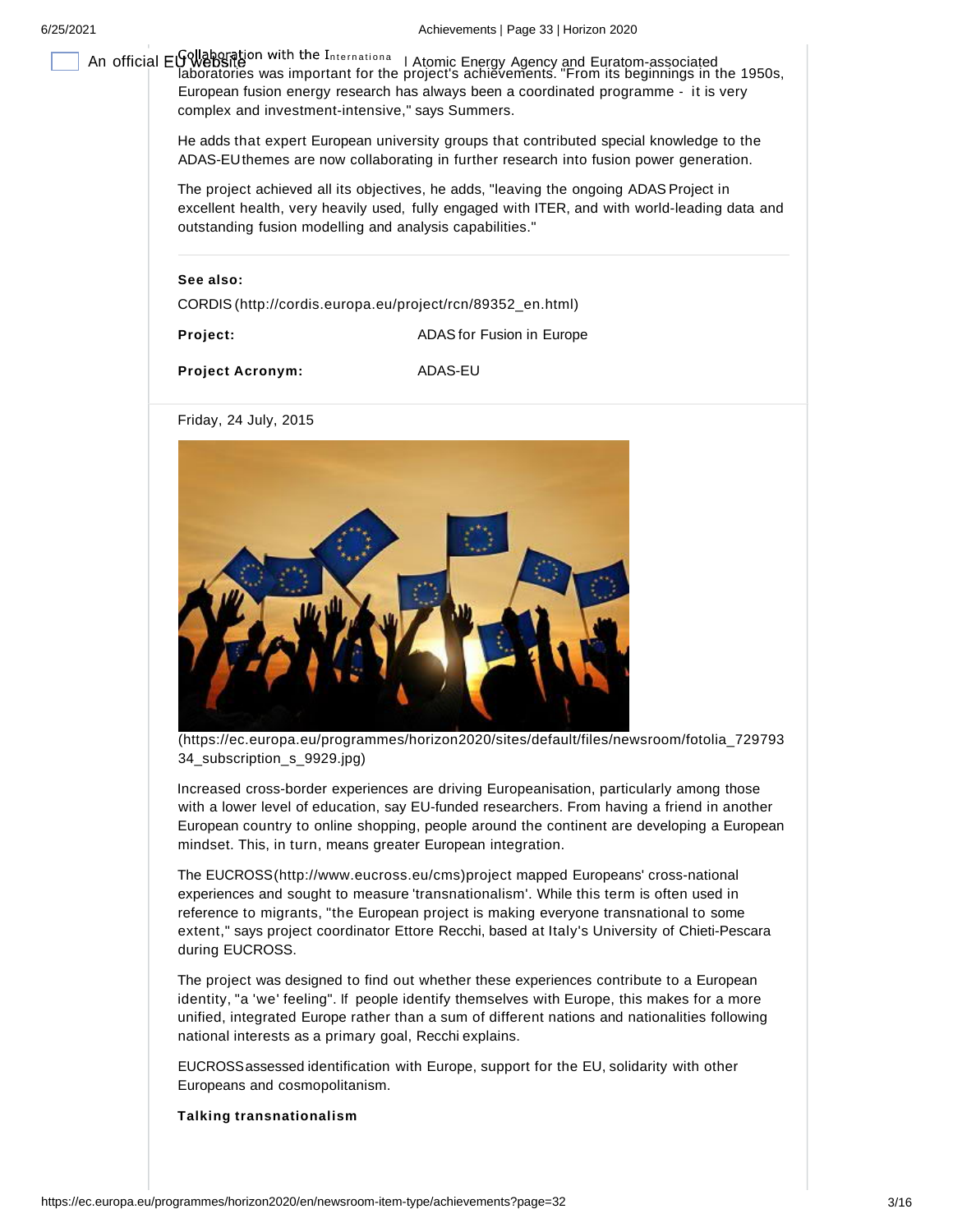6/25/2021 Achievements | Page 33 | Horizon 2020

An official  $E_{\text{u}}^{\text{TQ}}$  understand the link between experiences and mindsets, the EUCROSS team carried out<br>telephone interviews with 6 000 randomly selected members of the general public in Denmark, Germany, Italy, Romania, Spain and the UK. These were followed by face-to-face interviews with 2 500 migrants of Romanian and Turkish origin living in these six countries.

> Romanians are, proportionately, the largest group of migrants within the EU, explains Recchi, while Turks make up the largest community of non-EU citizens living in the EU.

> The project found a much stronger feeling of Europeanness among Romanian than Turkish migrants, but also found similarities: "Attachment to Europe depends for both groups on not having experienced discrimination," says Recchi. If they have been victims of discrimination, there is a tendency for the migrants to distance themselves from the concept of 'Europe'.

# **The importance of experience**

The team found that cross-border experiences - such as living or travelling in Europe or knowing someone in or from another European country - all contribute to a European identity. And the number of people with such experiences is quite high - 54 % of those surveyed (migrants not included) were familiar with another European country, while 17% have lived in one.

"I think this is huge," says Recchi. "It shows that Europe is becoming part of people's horizons."

## **Democratising Europeanness**

"Education counts for a lot" in explaining differences between social groups, says Recchi. Highly educated people tend to be more pro-Europe, but they are also more likely to seize the opportunities created by the single market.

But interestingly, cross-border experiences have an even greater impact on creating a sense of Europeanness among persons with a lower level of education than among the more educated. Transnational experiences therefore play an important role in democratising the sense of belonging to Europe, says Recchi.

Overall, physical and personal (e.g. friends in another country) cross-border experiences were found to have more of an impact than virtual or impersonal experiences. And as physical experiences are so influential, this finding makes a strong case for encouraging intra European mobility among more disadvantaged Europeans, says Recchi.

And Recchi has another recommendation for policymakers: don't be too obsessed with European identity.

The EUCROSSproject found cross-border experiences have led to a widespread sense of living in a multicultural and borderless society. "This is more important and forward-looking than declaring oneself European," says Recchi.

Instead of focusing on creating an identity, policymakers should defend mobility, which, in the long run, will pay off in terms of social integration.

EUCROSSfinished in June 2014, but the team is continuing to exploit its findings and rich data through scholarly articles.

### **See also:**

CORDIS (http://cordis.europa.eu/project/rcn/98871\_en.html)

### **Project:**

The Europeanisation of Everyday Life: Cross-Border Practices and Transnational Identities among EU and Third-Country Citizens

**Project Acronym: EUCROSS** 

Friday, 17 July, 2015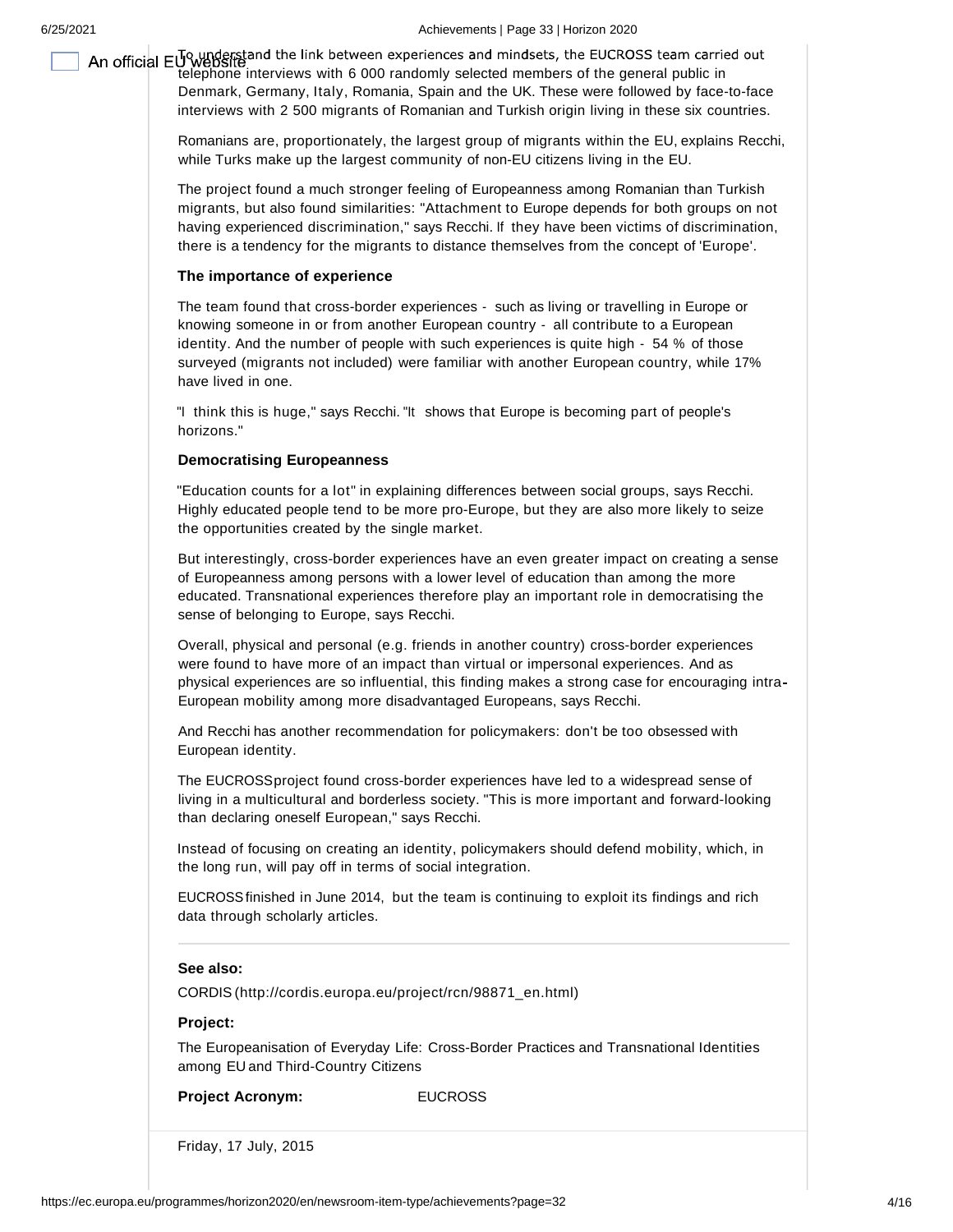

(https://ec.europa.eu/programmes/horizon2020/sites/default/files/newsroom/fotolia\_868306 54\_subscription\_s\_9880\_0.jpg)

Human papillomavirus has long been associated with the vast majority of cervical and anogenital cancers diagnosed worldwide, but its role in head-and-neck cancers has been less widely researched. In a landmark case study, EU-funded researchers are characterising the connection in order to advance the development of new screening and diagnostic techniques.

Bringing together teams across Europe and India with the support of the European Commission, the HPV-AHEAD(http://hpv-ahead.iarc.fr/) project has conducted large-scale epidemiological studies and identified biomarkers that could provide early warning for human papillomavirus-induced head-and-neck cancer (HNC), potentially helping to save thousands of lives.

HNC is the sixth most common type of cancer globally, with one of the highest fatality rates. Around 550 000 cases affecting the mouth, throat and larynx are diagnosed worldwide each year, leading to around 300 000 deaths. Alcohol consumption, smoking, poor oral hygiene and genetic features are known to be key risks for HNC development, but in the last decade another factor has emerged: human papillomavirus (HPV).

More commonly associated with anogenital malignancies, especially anal cancer in men and women and cervical cancer in women, HPVis also now believed to be responsible for approximately 25 % of head-and-neck cancers, with one type, known as HPV16, accounting for up to 95 % of cases. This is important news for HNC patients as HPVpositive tumours have a better prognosis and require different therapeutic regimens.

"While risk factors such as smoking have declined in Europe and the United States in recent years, in some regions HNC rates have steadily increased, suggesting a connection with HPV infection rates," says Massimo Tommasino, the HPV-AHEAD coordinator at the Infections and Cancer Biology Group of the World Health Organisation's International Agency for Research on Cancer (IARC).

In India, where cervical cancer caused by HPVis the most common cancer among women, the incidence of HNC is the highest in the world, accounting for up to 40 % of all cancers diagnosed in the country and a third of all cases of HNC worldwide.

### Screening for cancer risk

Through epidemiological studies in Europe and India, the HPV-AHEADresearchers sought to establish the overall proportion and type distribution of HPV-positive HNC, define infection and cancer incidence trends and determine whether HPVinfections interact with additional HNC risk factors.

By segregating teams at different laboratories using different assays on a large number of samples from HNC patients, the HPV-AHEADresearchers were able to define accurate and efficient procedures to determine the presence of HPV infection.

Within the project, a team coordinated by Paul Brennan at IARC back-tested the approach using blood samples taken from 500 000 people more than 20 years ago for an independent study, initially funded by the European Commission (EPIC - European Prospective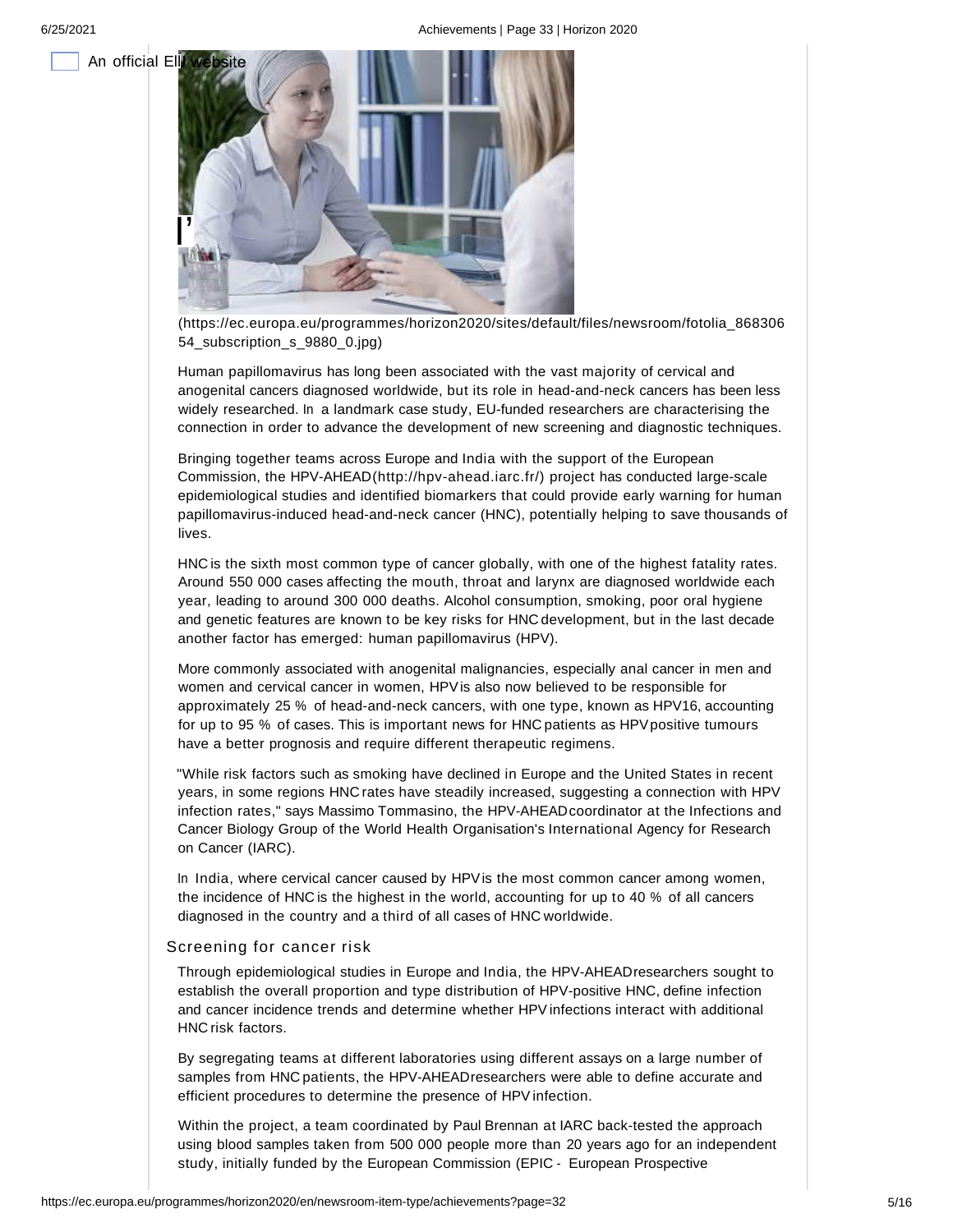An official  $EUWESEEOR$  antibodies against ancer anc \* Nutrition). Their findings showed that antibodies against<br>specific viral proteins can be detected several years before the development of a malignant lesion. In contrast, in cervical cancer the same antibodies are considered very late markers.

> "The immune response to HPVinfection in the mouth and throat is very different to that in the cervix. The immune system is much more active in the oral cavity so antibodies are present much sooner after infection," Tommasino explains. "This research should lead to new screening techniques for HPV-positive HNC, which would provide early warning for patients and contribute to the development of new therapies."

> Knowledge, assays and other technology developed in the project have been transferred to Indian partners and fully shared among all partners. Members of the consortium are planning to continue working together on refining the results and identifying additional biomarkers for HPV-associated HNC.

"We're currently actively seeking funding to launch validation trials for new screening procedures in a clinical setting," the coordinator says.

# **See also:**

CORDIS (http://cordis.europa.eu/project/rcn/100268\_en.html)

**Project:**

Role of human papillomavirus infection and other co-factors in the aetiology of head and neck cancer in India and Europe

# **Project Acronym:** HPV-AHEAD

Thursday, 16 July, 2015



(https://ec.europa.eu/programmes/horizon2020/sites/default/files/newsroom/pub\_shotv2\_in teract\_9875\_0.jpg)

Controlling a TV set by pushing an invisible, yet tangible button in mid-air or projecting content onto a screen of mist - such futuristic technologies may find their way into our homes sooner than we think. First results of the EU-funded project INTERACTare already attracting a lot of interest from industry.

Just like the relatively recent advent of touch-screen technology, the technologies coming out of the INTERACT project could revolutionise the way we interact with and use electronic devices. But how can there be a sensation of touch, i.e. haptic feedback, without actually touching an object?

INTERACTproject leader Sriram Subramanian of the University of Sussex, compares the effect to rock concert goers feeling the vibrations of the bass speakers in their

*Ultrasound is focused on the palm of the hand to create the shape of a virtual sphere.*

> *© Bristol Interaction and Graphics group, University of Bristol, 2014*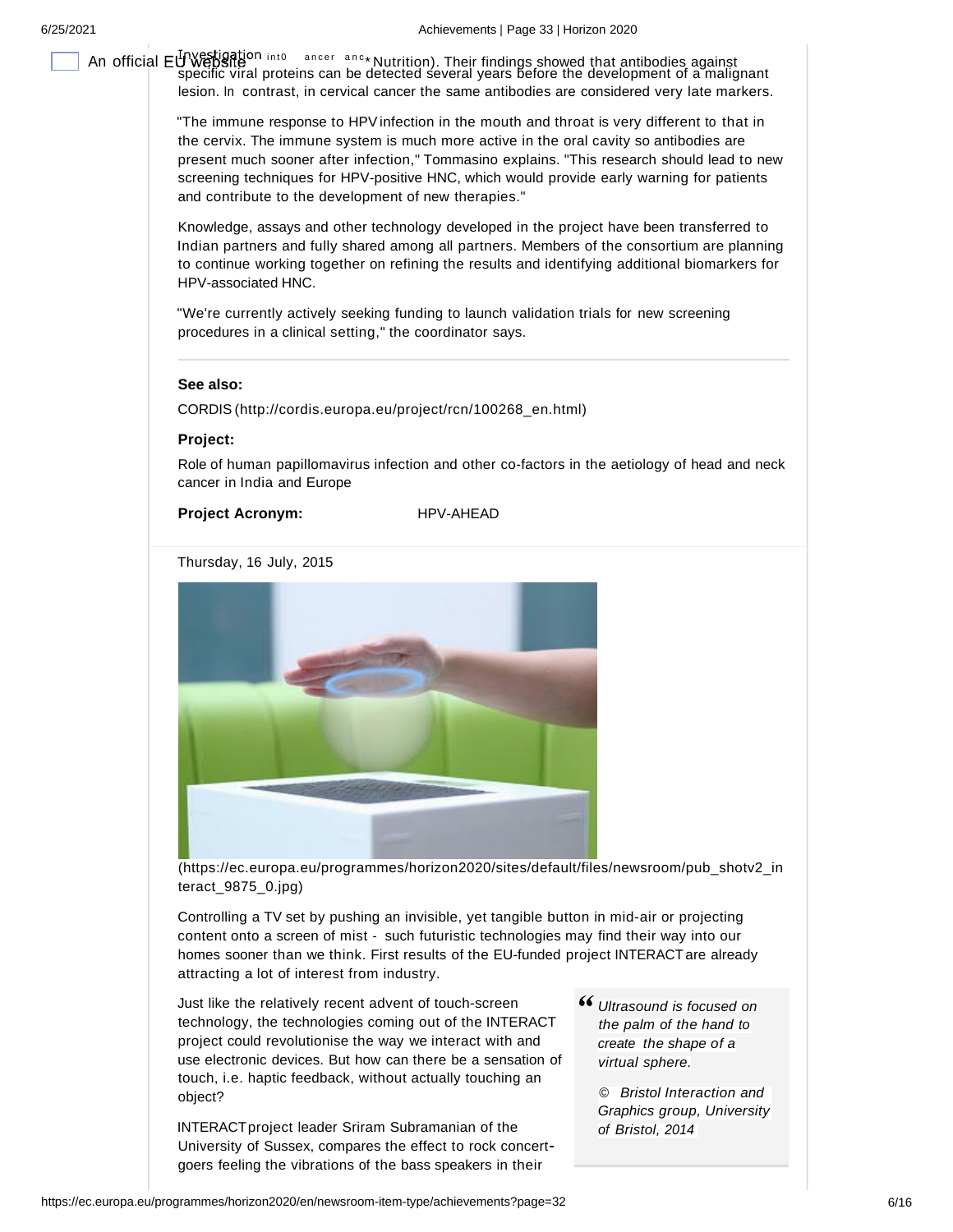An official EU Website are truing to recreate this experience, but in a more targeted way. At rock<br>concerts, they play audible-frequency sounds for their audience to hear, but in the process the sounds are also making themselves felt. We, on the other hand, use ultrasound, which vibrates at a higher frequency. As a result, we can target it more precisely in such a way that you don't hear anything, but you feel it a lot more clearly."

> The arrays that make this possible are composed of 20 to 200 ultrasonic transducers, similar to the ones commonly used in parking sensors for cars, for instance. The transducers emit high frequency sound waves, which create sensations on the skin of the hand when properly focused. But it is easier said than done.

> "If you look at how waves propagate, every time they come into focus at a specific point, there are also many secondary focal points," Subramanian explains. "If I put my hand up in front of a device and expect feedback at a specific location, there will be additional secondary points close by. Making sure that only the primary focal point is on your hand and that the secondary ones disperse elsewhere, was a big challenge for us. But addressing this challenge has meant we can now create many focal points on your hand to give you not only points but also shapes."

### **Setting the industry abuzz**

The idea of using speakers to create haptic feedback is not new. However, the INTERACT approach - which was not focused on one specific application, leaving room for potential customers from industry to come up with their own ideas - has kindled great interest from TV, laptop, smartphone, household appliance and car manufacturers alike.

The interest has been so great, in fact, that the project team set up a spin-off company called UltraHaptics in 2013, which has seen dramatic growth, especially over the past six months. The UltraHaptics team takes up where the INTERACTproject left off, now working on bringing down the cost of the technology and making it commercially viable. At the same time, the company collaborates closely with a number of customers from different sectors to tailor UltraHaptics to their needs and integrate it into their products.

"We don't know where that will take us," says Subramanian. "Maybe after this joint development, one of them will say 'okay, let's build that product'. If that happens, optimistically speaking, such a product could be commercialised at the earliest by the end of next year or 2017. I was very honoured to obtain the prestigious ERC funding for this research, and I would be extremely happy if by the end of the INTERACTproject, in October 2016, I could say 'here's the product on the shelf that you can buy'! But that is still wishful thinking at the moment."

In the meantime, INTERACThas taken its visionary work on to the displays of the future, using mist, bubbles or even acoustic levitation, i.e. floating objects with the help of the same ultrasound speakers as the haptic feedback technology, hoping to bring those mid-air displays to the same performance level as UltraHaptics.

Read more (http://horizon-magazine.eu/article/mimicking-avatars-help-autism\_en.html)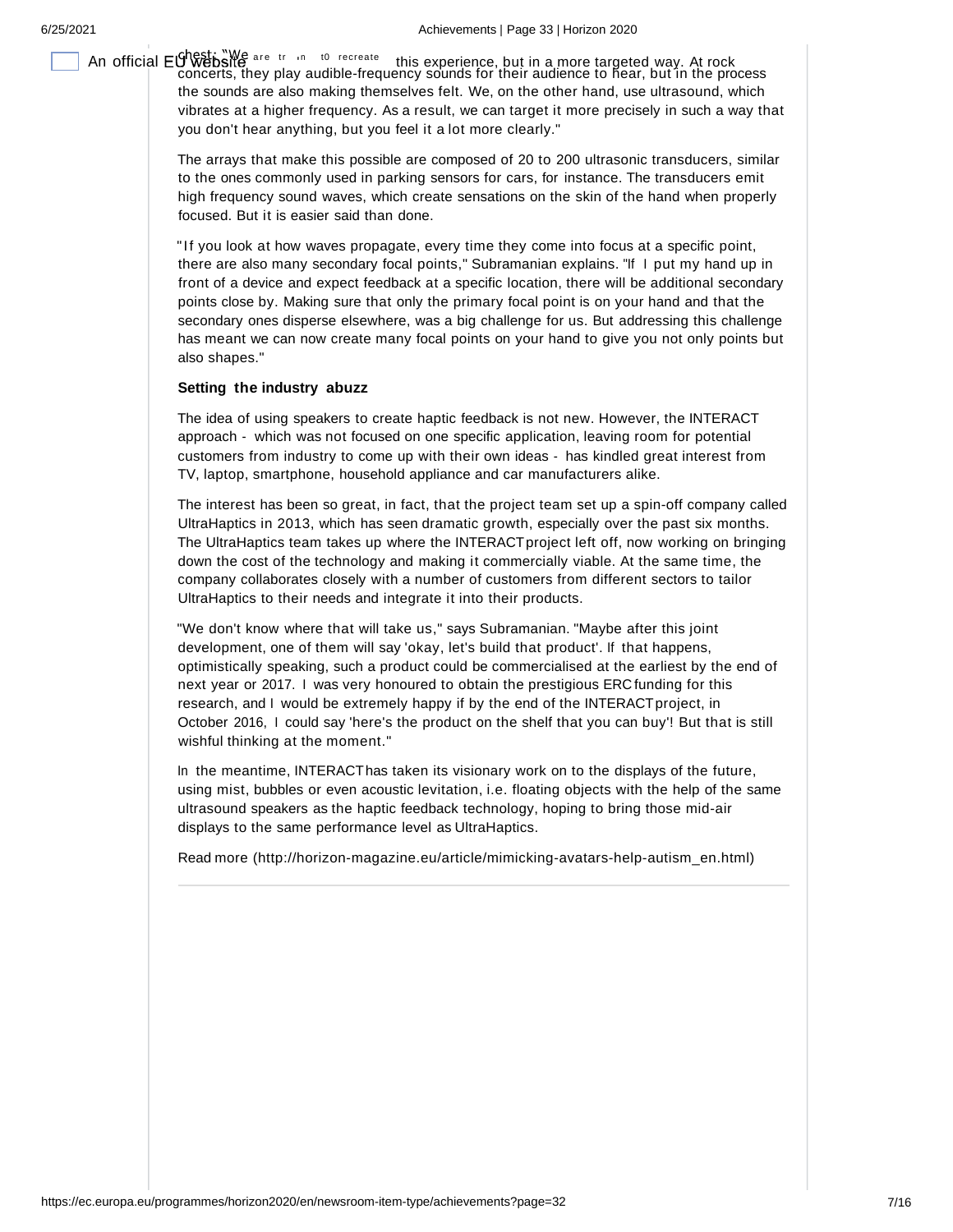An official El

### 6/25/2021 Achievements | Page 33 | Horizon 2020

# UltraHaptics: IVIulti-Point Mid-Air Haptic Feedback for Touch

This content is hosted by a third party. By showing the external content you accept the terms and conditions of youtube.com.

Remember my choice.

Your choice will be saved in a cookie managed by europa.eu until you've closed your browser.

# **See also:**

Surface

CORDIS (http://cordis.europa.eu/project/rcn/106707\_en.html)

### **Project:**

Understanding Mechanisms of Human Social Interaction using Interactive Avatars

**Project Acronym:** INTERACT

# Wednesday, 15 July, 2015

Without catalysts, humans wouldn't have got far. They trigger many of the processes on which we rely, from age-old mechanisms deep down in our cells to the production of contemporary consumer goods. They could also smooth our path towards a sustainable future. EU-funded researcher Xile Hu has delivered promising advances.



(https://ec.europa.eu/programmes/horizon2020/en/system/files/newsroom/imagescat4ensus \_project\_imagel\_9865.jpg)

New catalysts could help to unlock the potential of many innovations, notably by making key processes less costly and reducing the waste they generate. Xile Hu of Switzerland's Ecole polytechnique federale de Lausanne has taken the technology another step ahead.

*A layered device for sunlight-driven production of hydrogen from water © Xile Hu*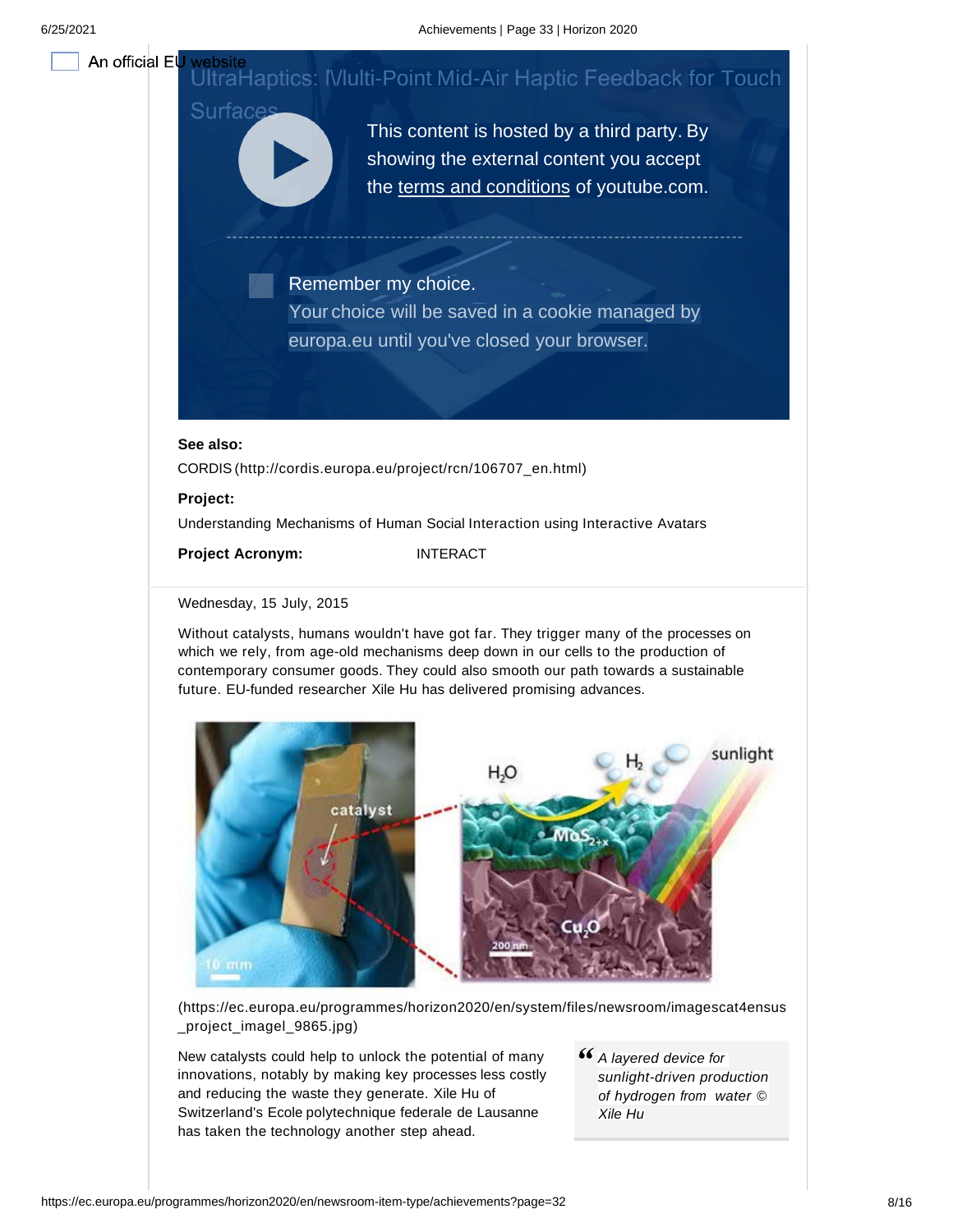An official EU Website<sup>ch</sup> f°<sup>cuse</sup> d <sup>on</sup> two <sup>ma</sup> i<sup>n</sup> challenges: the development of affordable and effective<br>catalysts to produce hydrogen from water using a solar-powered process, and the replacement of the costly catalysts used to synthesise various high-value chemicals by more affordable alternatives that also produce less waste.

> Hu benefited from an ERCStarting Grant for CAT4ENSUS(http://lsci.epfl.ch/page-50362.html). The European Research Council (ERC) provides this type of funding to support promising scientists with excellent research proposals who intend to set up research teams in an EU member state or an associated country. The proposal submitted by Hu, a Chinese scientist conducting research in Switzerland, ticked all the boxes.

### **Activating sustainable reactions**

"Catalysts are used for many reactions that would otherwise be very slow, or would not happen at all," says Hu. "In the presence of suitable catalysts, these processes unfold very quickly."

And indeed, different processes require different catalysts, many of which are based on expensive and rare metals such as ruthenium, palladium or platinum. Finding more common and affordable substances to set these processes in motion would help to make them less costly and run them sustainably on a much larger scale.

This possibility could contribute to eagerly awaited technological breakthroughs — such as the development of an inexpensive, environmentally friendly process for the production of hydrogen. As a clean and potentially abundant energy carrier, this substance could help to reduce our reliance on fossil fuels, but in fact most of the hydrogen produced at the moment is derived from natural gas.

Hu's team was determined to make its contribution to the advent of the hydrogen economy. Instead of the platinum catalysts that predominate in hydrogen production, it uses molybdenum, combined with sulphur. *"Molybdenum is about a thousand times less expensive than platinum, and a thousand times more abundant,"* says Hu.

This catalyst is intended for a solar-powered process that extracts hydrogen from water. While many other technologies have to come together to transform this approach into an exploitable technology, says Hu, CAT4ENSUShas already achieved very promising results at the lab scale. It is thus paving the way towards affordable and sustainable production, conversion, storage and transport of solar energy.

# **Creative chemistry**

Developing new catalysts requires both information and inspiration, says Hu. *"The relevant chemical reactions have to be analysed rigorously,"* he explains, *"and once they are fully understood, ideas on innovative processes and on ways to produce interesting molecules begin to emerge. "*

The CAT4ENSUSteam used this approach to develop iron-catalysed processes for the synthesis of high-value molecules, notably for the pharmaceutical industry and for use in perfumes. *"Iron is great for this purpose. It is not toxic, and it is one of the most abundant elements on earth and therefore really cheap,"* Hu explains.

The new catalysts are more affordable than the ones used to date, he reports, and the processes they support are designed to generate as little waste as possible. Several of these new catalysts and processes are already used by the private sector.

CAT4ENSUSis due to end in December 2015, and Hu is planning the next steps. The catalyst he and his team designed for the production of green hydrogen will need to be integrated with sufficiently innovative components to support the process, as soon as they become available. This will require extensive research and development, as he notes. And, of course, there are many more processes to create or optimise for the production of exciting, innovative molecules.

**Hydrogen evolution using amorphous molybdenum sulfide catalyst**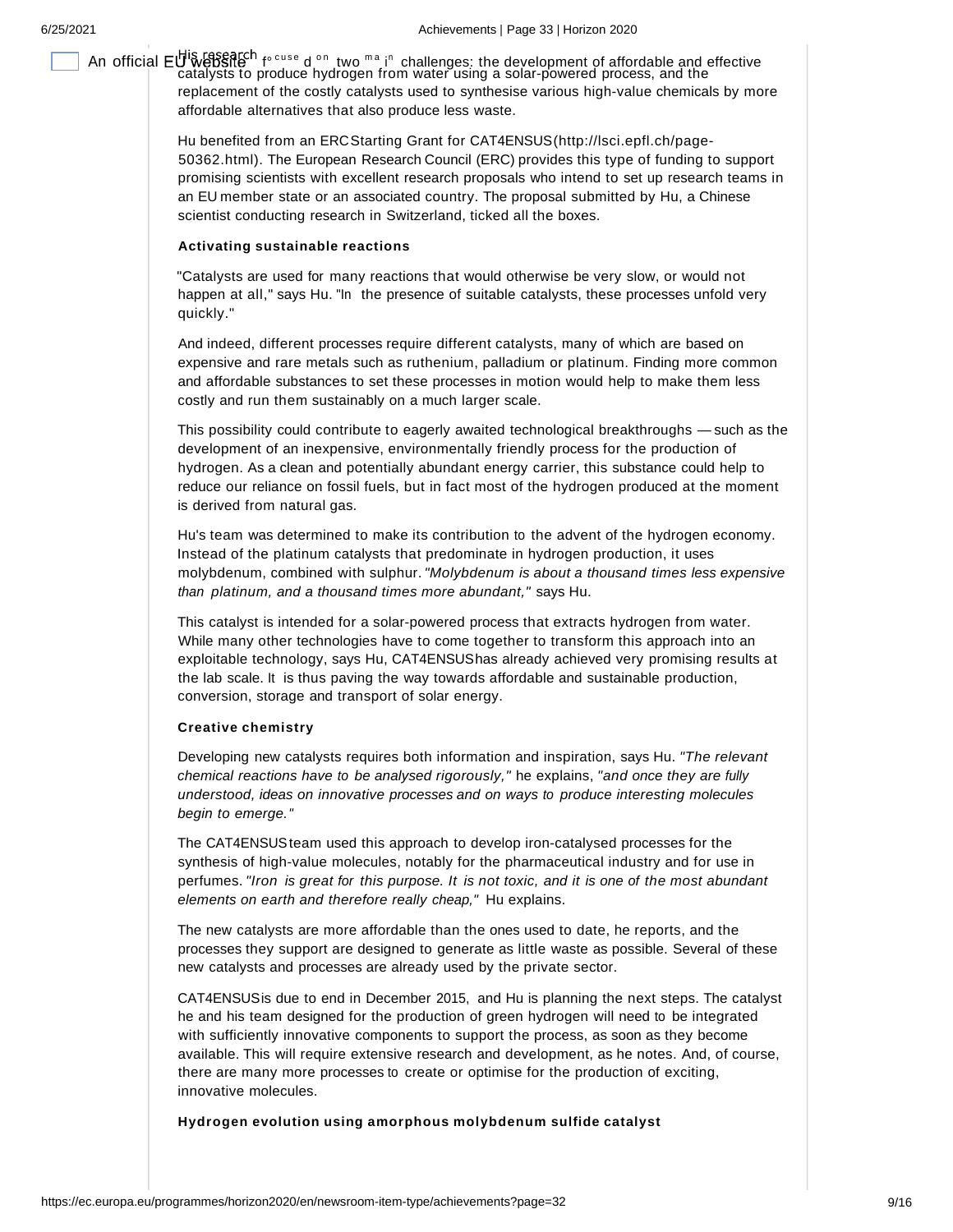

# **See also:**

CORDIS (http://cordis.europa.eu/project/rcn/96653\_en.html)

## **Project:**

Molecular catalysts made of earth-abundant elements for energy and sustainability

**Project Acronym:** Cat4Ensus

Wednesday, 15 July, 2015



(https://ec.europa.eu/programmes/horizon2020/sites/default/files/newsroom/fotolia\_819156 04\_subscription\_s\_9852\_0.jpg)

Disability is often associated with access legislation rather than a source of creativity for architects. With her ERCgrant, Prof. Ann Heylighen wanted to reverse this perspective. Her findings suggest that disability can be a valuable source of innovative solutions in architecture by extending prevailing ways of understanding space and designing buildings.

Through their interaction with the environment, disabled people are able to detect obstacles and appreciate spatial qualities in the environment that most architects are not attuned to. The experience and insights of people who are visually impaired or who are diagnosed with autism or dementia can complement and enrich the professional expertise in this field. They can draw attention to features we may all sense but never can formulate as well: for instance the non-visual qualities of a room (temperature, sound, air displacement); or features that (dis)connect or regroup people in a building.

Read more (http://erc.europa.eu/sites/default/files/content/AAAS-2015-heylighen.pdf)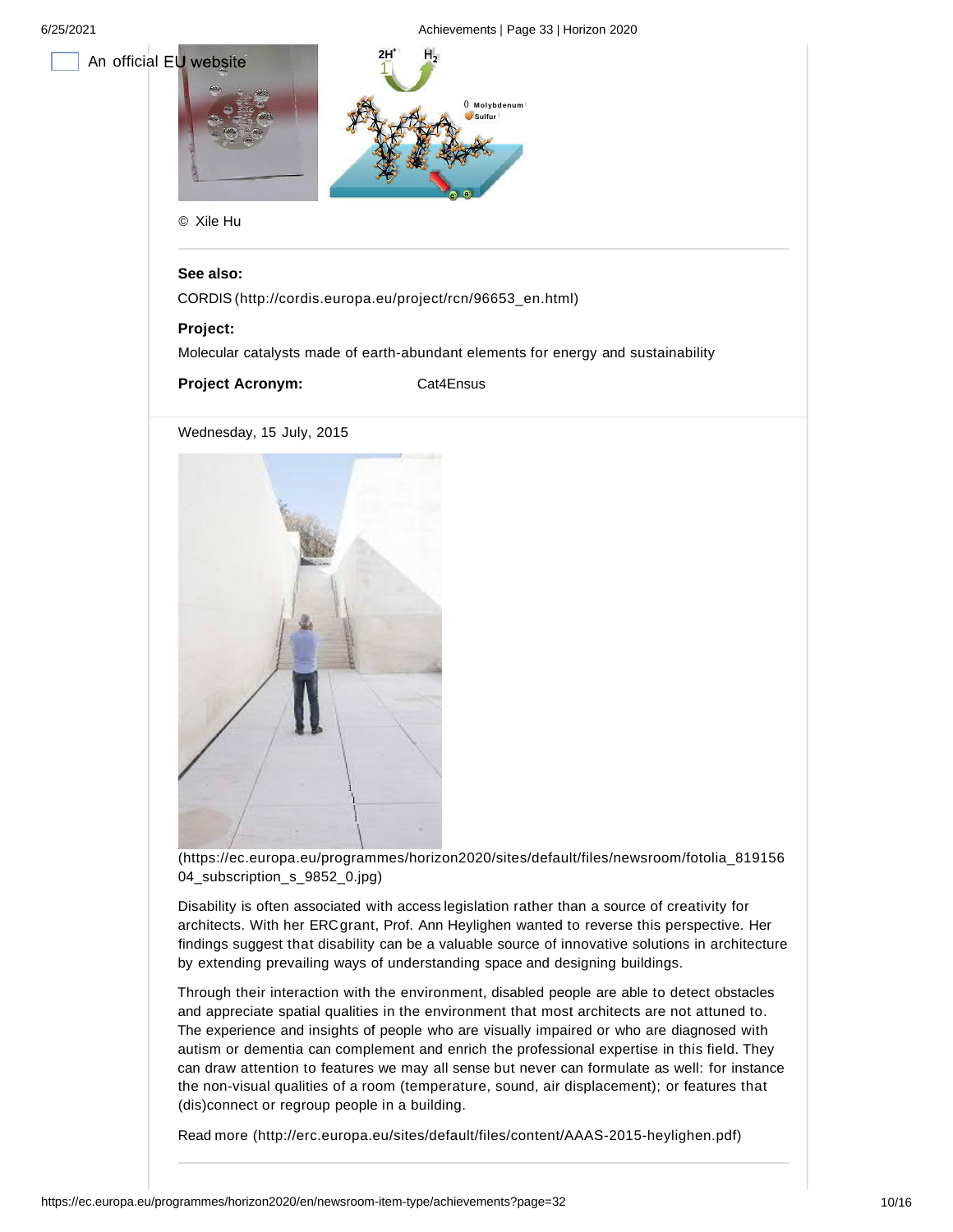# An official EU website

CORDIS (http://cordis.europa.eu/project/rcn/87384\_en.html)

# **Project:**

Architectural design In Dialogue with dis-Ability Theoretical and methodological exploration of a multi-sensorial design approach in architecture

**Project Acronym:** AIDA

Wednesday, 15 July, 2015

When Prof. Heino Falcke obtained an ERC grant to study and identify the sources of ultra-high energy cosmic rays, back in 2008, he could not imagine that his research would provide an important clue to better understand lightning and thunderclouds much closer to us.



(https://ec.europa.eu/programmes/horizon2020/en/system/files/newsroom/fotolia\_6397116 8\_subscription\_s\_9851.jpg)

His team indeed realized that cosmic rays, originating in outer space and striking the Earth from all directions, can provide a near instantaneous 'picture' of the electric fields in clouds. The unexpected finding, to be published this week in *Physical Review Letters,* is the result of a fruitful collaboration between astronomers, particle physicists and geophysicists. The measurements were performed with the LOFARradio telescope, located in the Netherlands, and partly funded by the ERC.

# **Read more (http://erc.europa.eu/projects-and-results/erc-stories/what-cosmicrays-tell-us-about-thunderstorms-earth)**

### **See also:**

CORDIS (http://cordis.europa.eu/project/rcn/89101\_en.html)

### **Project:**

From Black Holes to Ultra-High Energy Cosmic Rays: Exploring the Extremes of the Universe with Low-Frequency Radio Interferometry

| <b>Project Acronym:</b> |  |  |  |  |
|-------------------------|--|--|--|--|
|-------------------------|--|--|--|--|

**LOFAR AUGER** 

Tuesday, 14 July, 2015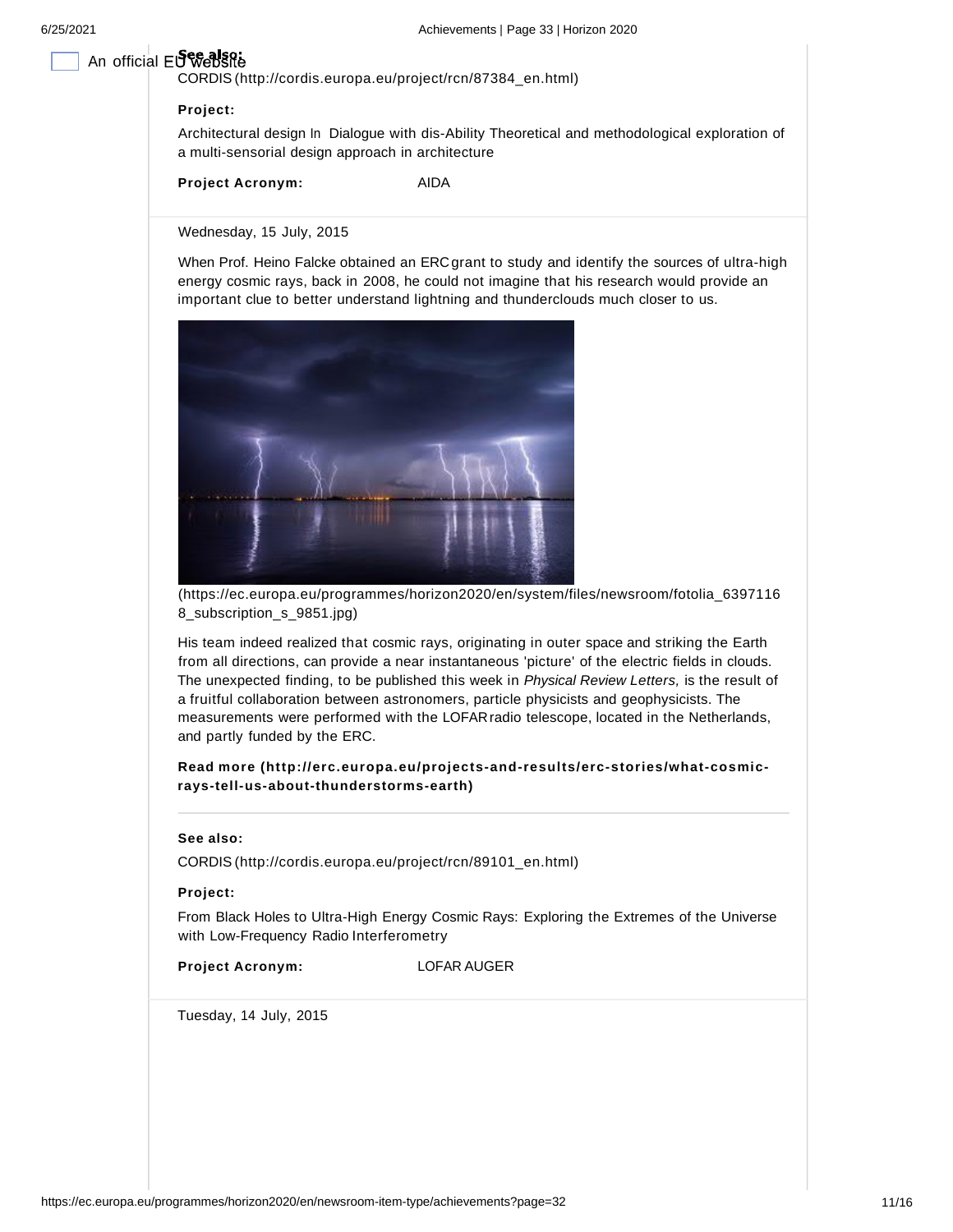



(https://ec.europa.eu/programmes/horizon2020/sites/default/files/newsroom/fotolia\_863793 75\_subscription\_s\_9848\_0.jpg)

Researchers for the PHBOTTLEproject are developing a manufacturing process for a biodegradable bottle made from juice wastewater. The bottle is made of a bioplastic obtained by the optimised fermentation of the sugar-rich fruit juices in production waste.

The EU-funded researchers plan to demonstrate the process on a packaging production line before the project ends in October 2015. Packagers will not have to buy any major new equipment to make the bottle, a factor the project hopes will encourage them to make the switch, says PHBOTTLE(http://www.phbottle.euys coordinator Ana Valera of Ainia, an agro food research and development centre in Spain.

During the early stages of the project, the researchers demonstrated how a bioreactor could be used to convert the sugars from juice wastewater into polyhydroxybutyrate (PHB), a type of biopolymer. They also developed a process to strengthen the PHB with cellulose extracted from crop waste, and added an encapsulated antioxidant to increase the shelf-life of the bottle's contents.

Manufacturers would also be able to develop the new PHBfor non-food packaging applications such as drugs and cosmetics, or for replacing some of the plastic used for making a vehicle's interior parts, says Valera.

**Read more** (http://ec.europa.eu/research/infocentre/article\_en.cfm? id=/research/headlines/news/article\_14\_02\_17\_en.html&item=AII&artid= 31676&.caller=AIIHe adlines)

# **See also:**

CORDIS (http://cordis.europa.eu/project/rcn/103432\_en.html)

## **Project:**

New sustainable, functionalized and competitive PHBmaterial based in fruit by-products getting advanced solutions for packaging and non-packaging applications"

**Project Acronym:** PHBOTTLE

Monday, 13 July, 2015

Research by FOODRISChas led to more awareness across Europe of how to more effectively inform people about risks and benefits associated with food, especially through social media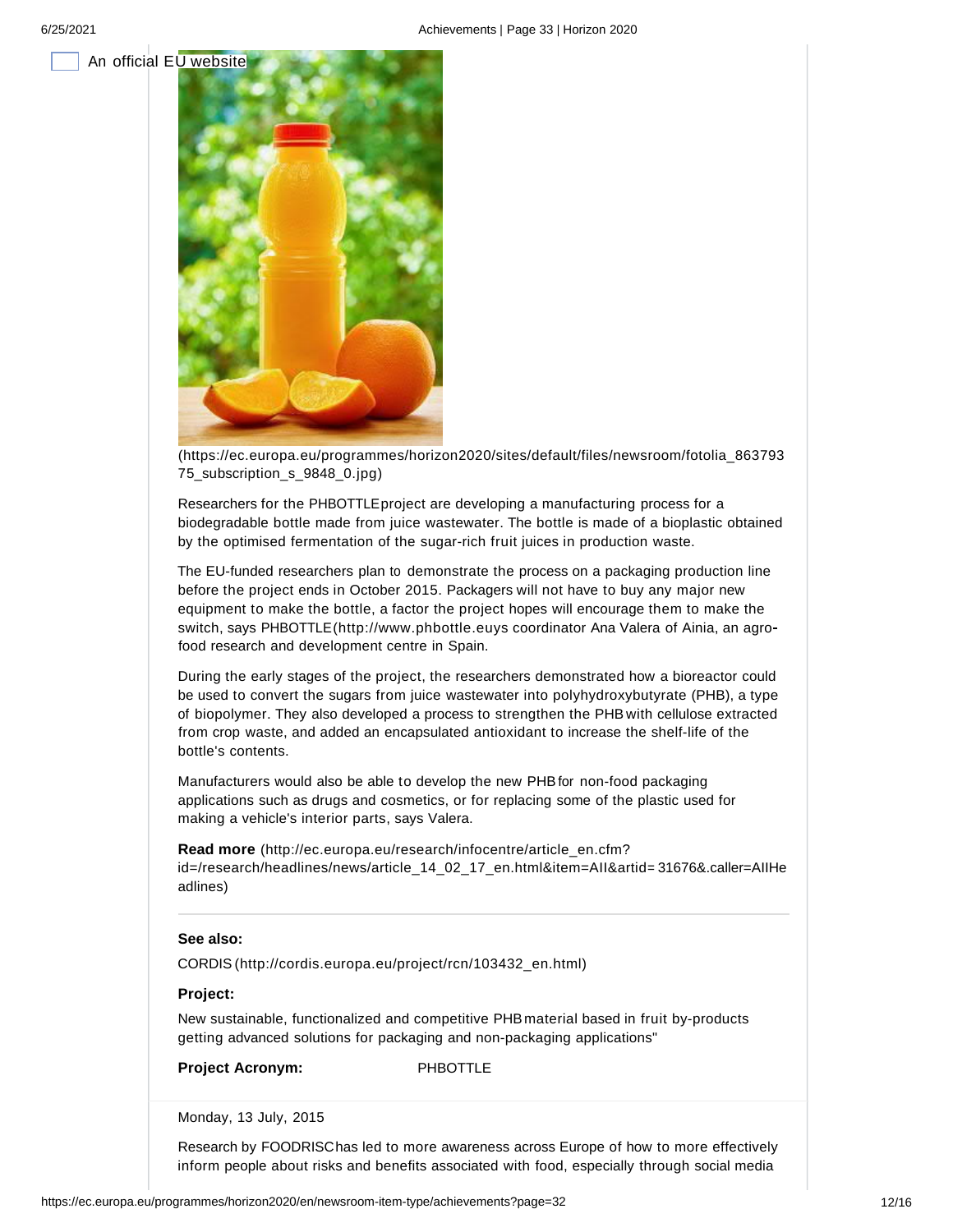An official El<sup>channels</sup>, says the project's principal investigator, Patrick Wall of University College Dublin,<br>Ireland. [Ireland]



(https://ec.europa.eu/programmes/horizon2020/en/system/files/newsroom/fotolia\_7390319 7\_subscription\_s\_9839.jpg)

Since the end of the EU-funded project in October 2013, FOODRISC (http://www.foodrisc.org)'s researchers have provided advice to food authorities and companies in Europe and China on the best ways to communicate during a crisis situation.

In 2014 and 2015 to date, Wall has been to China several times to present the project's approach to communications to the country's National Centre for Food Safety and Risk Assessment (CFSA), which is the Chinese equivalent of the European Food Safety Authority. Since then, University College Dublin has started a project with the CFSA to adapt aspects of the FOODRISC'sresearch to China.

FOODRISCdeveloped an online resource (http://resourcecentre.foodrisc.org/) to help public authorities and companies manage communications on food issues, especially during a crisis. The resource provides guidelines, case studies, tools and tips to help communicators develop effective strategies that inform the public and prevent false information from spreading.

Another online tool developed by the project, Vizzata (http://www.vizzata.com/), helps communicators analyse consumer responses to new, conflicting or uncertain messages on food safety, and provides insights to help them with future communications.

"Social media channels, such as Twitter and Facebook, offer food safety authorities new ways to receive and provide information," says Wall. "They can also function as an early warning system. Social media is also very effective in helping to educate target audiences on the benefits of healthy eating."

**Read more** (http://ec.europa.eu/research/infocentre/article\_en.cfm? id=/research/headlines/news/article\_13\_07\_19\_en.html&item=AII&.artid= 30673&.caller=Succ essStories)

# **See also:**

CORDIS (http://cordis.europa.eu/project/rcn/94554\_en.html)

### **Project:**

Food Risk Communication. Perceptions and communication of food risks/benefits across Europe: development of effective communication strategies

**Project Acronym:** FOODRISC

Monday, 13 July, 2015

Weather cladding and external wall panels made of flax, jute, and a resin from sugar cane waste? Yes indeed, if you want a durable, low-carbon solution... EU-funded researchers have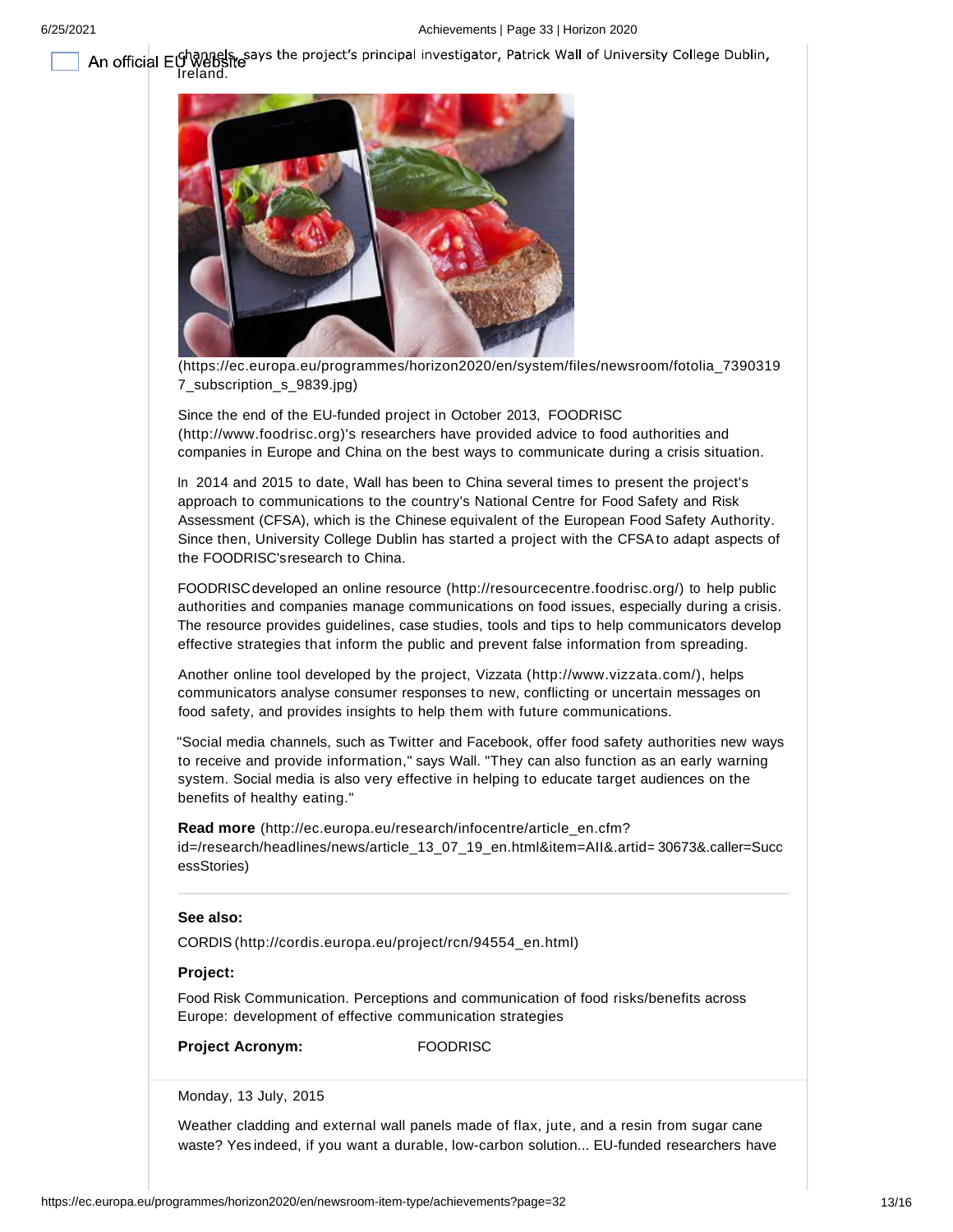An official EU website innovative biocomposites based on such materials and demonstrated their potential in construction.



(https://ec.europa.eu/programmes/horizon2020/en/system/files/newsroom/biobuild\_ewp\_98 33.jpg)

"The aim of the BioBuild (http://biobuildproject.eu)project was to reduce the amount of energy needed to produce construction elements — the so-called embodied energy," says Anthony Stevenson of Netcomposites in the UK, the project coordinator. The partners' research focused on composite materials mainly derived from biological materials.

*BioBuild stand at EcoBuild exhibition showing the External Wall Panel (EWP) front centre. Made from flax fibre in a polyester resin matrix. © NetComposites*

Biocomposites are fibre-reinforced polymers, i.e. plastics strengthened with woven or non-woven textile materials,

where at least one of the components is made from agricultural products.

Biobuild selected biocomposites that show promise as building materials and improved key characteristics such fire retardance, moisture resistance, and the bonding between the fibres and the plastic. The partners then used these substances to produce and test various types of building component.

These applications included external wall panels and cladding, and an internal partition system. In the case of the cladding, the embodied energy is nearly halved compared to a reference product, whereas the other two offer savings of 10 to 15%, says Stevenson. A fourth test application — lamellae for suspended ceilings — also offered a number of advantages, he notes, although the embodied energy was not actually reduced.

### **Pick your materials**

"Back in the 1970s, the amount of energy a building would need for heating and lighting throughout its lifetime was about 10 to 20 times that expended in producing the materials and constructing it in the first place," Stevenson explains.

Today, this ratio has changed. Innovation in areas such as heating, insulation and lighting technology is helping to minimise the energy consumption of modern buildings.

However, there is still ample room for improvement in the construction phase. "If you want to reduce greenhouse gas emissions from housing, you also need to look at the energy used and the amount of carbon dioxide emitted in the process of making the materials," Stevenson notes.